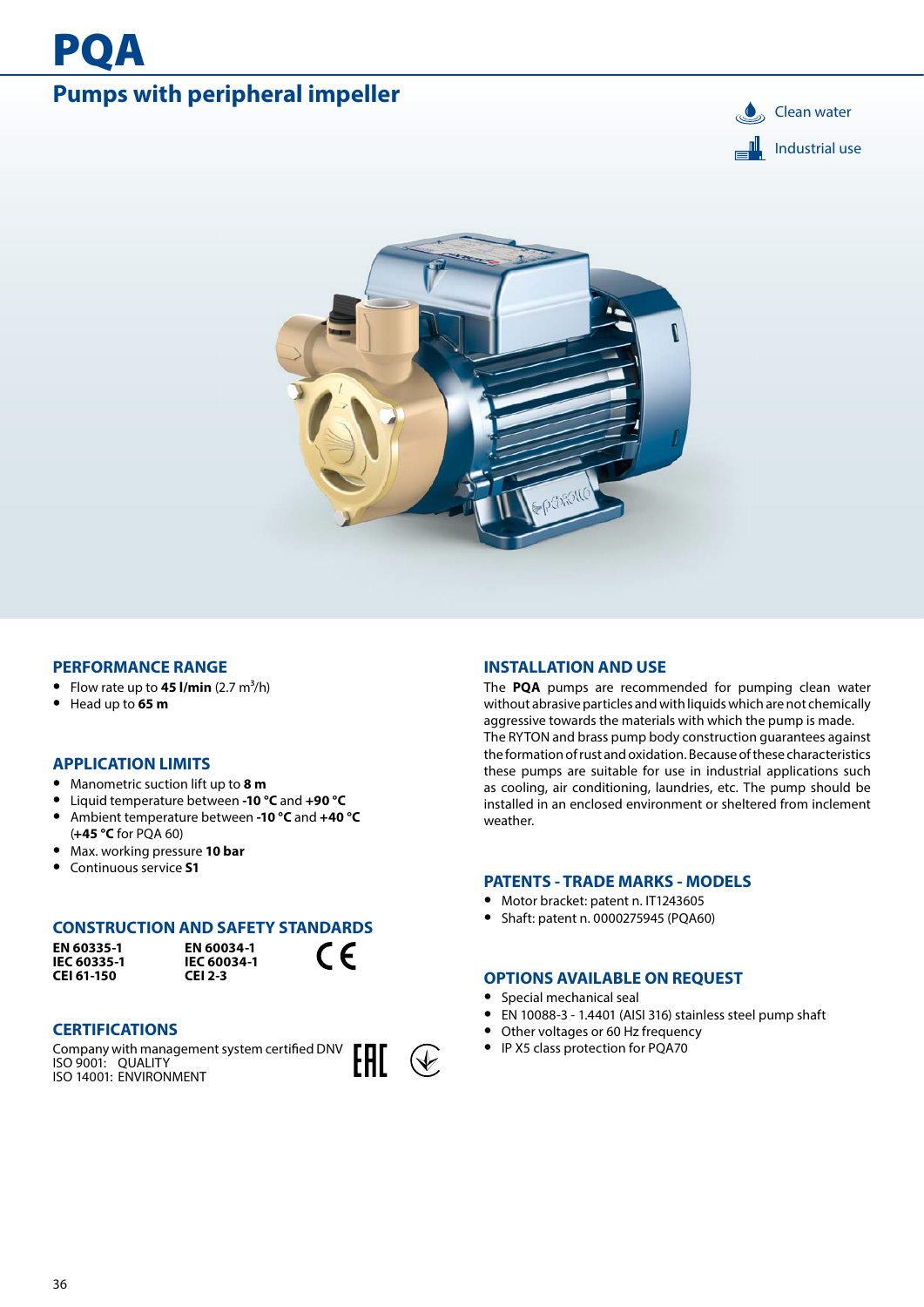

# **CHARACTERISTIC CURVES AND PERFORMANCE DATA** 50 Hz  $n= 2900$  rpm HS= 0 m



| <b>MODEL</b>       |                          | POWER (P2) |      | $m^3/h$         |    | 0.1 | 0.3 | 0.6 | 0.9  | 1.2  | 1.5  | 1.8 | 1.9 | 2.3  | 2.7 |
|--------------------|--------------------------|------------|------|-----------------|----|-----|-----|-----|------|------|------|-----|-----|------|-----|
|                    | Single-phase Three-phase | kW         | НP   | O<br>l/min      | 0  |     |     | 10  | 15   | 20   | 25   | 30  | 32  | 38   | 45  |
| PQAm <sub>60</sub> | <b>POA 60</b>            | 0.37       | 0.50 | <b>H</b> metres | 40 | 38  | 35  | 29  | 23.5 | 18   | 12.5 |     |     |      |     |
| PQAm 70            | <b>PQA 70</b>            | 0.55       | 0.75 |                 | 65 | 62  | 58  | 52  | 45.5 | 39.5 | 33   | 27  | 24  | 16.5 | 8   |

**Q** = Flow rate **H** = Total manometric head **HS** = Suction height Tolerance of characteristic curves in compliance with EN ISO 9906 Grade 3B.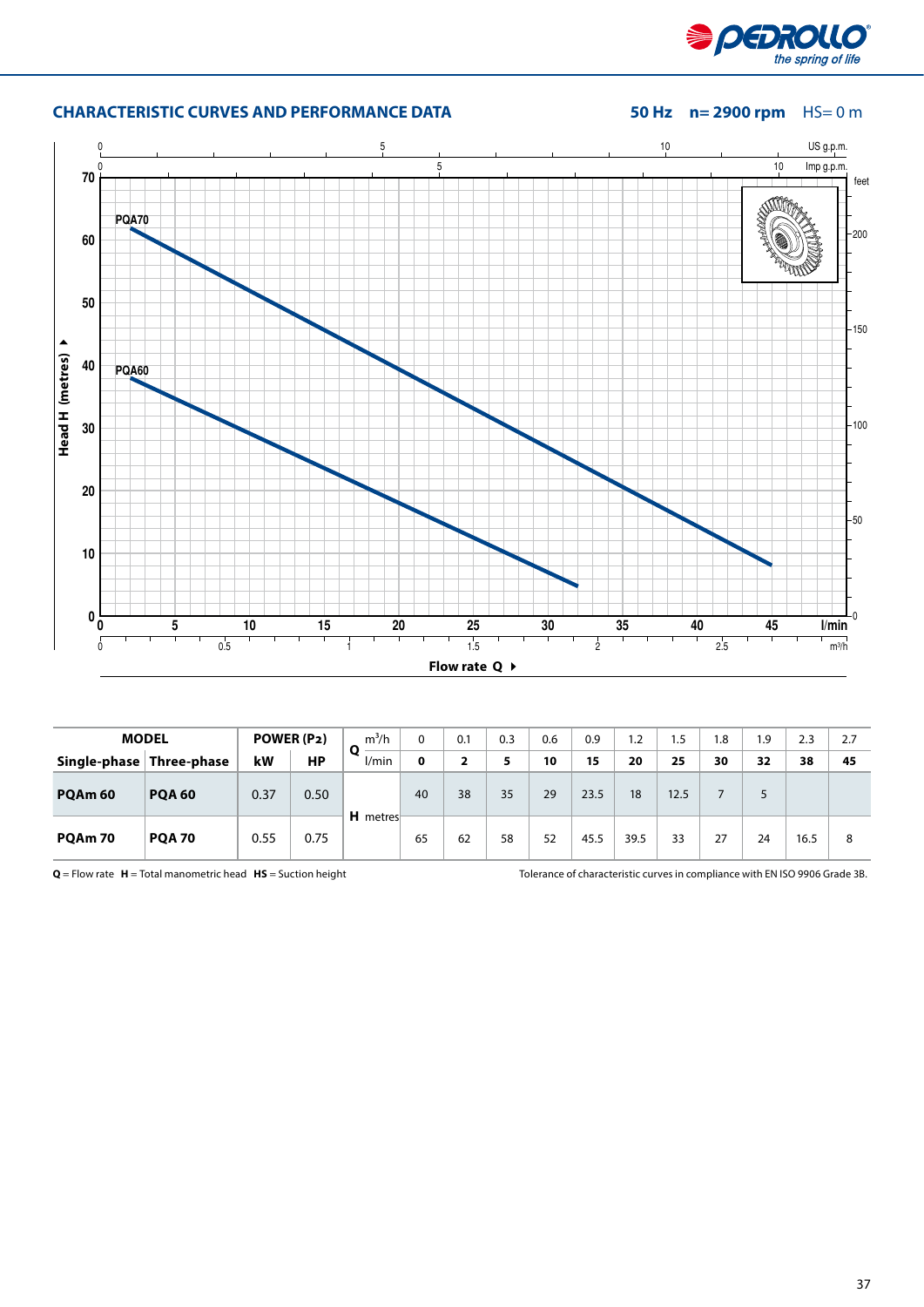# P

# **POS. COMPONENT CONSTRUCTION CHARACTERISTICS**

| 1              | <b>PUMP BODY</b>       |                                     | RYTON complete with threaded metallic port inserts in compliance with ISO 228/1 |                             |                                     |            |  |  |  |  |  |  |  |
|----------------|------------------------|-------------------------------------|---------------------------------------------------------------------------------|-----------------------------|-------------------------------------|------------|--|--|--|--|--|--|--|
| $\overline{2}$ | <b>BODY PLATE</b>      | <b>Brass</b>                        |                                                                                 |                             |                                     |            |  |  |  |  |  |  |  |
| 3              | <b>MOTOR BRACKET</b>   |                                     | Aluminium with brass insert (patented), reduces the risk of impeller seizure    |                             |                                     |            |  |  |  |  |  |  |  |
| 4              | <b>IMPELLER</b>        | Brass with peripheral radial vanes  |                                                                                 |                             |                                     |            |  |  |  |  |  |  |  |
| 5              | <b>MOTOR SHAFT</b>     | Stainless steel EN 10088-3 - 1.4104 |                                                                                 |                             |                                     |            |  |  |  |  |  |  |  |
| 6              | <b>MECHANICAL SEAL</b> | <b>Seal</b><br><b>Model</b>         | <b>Shaft</b><br><b>Diameter</b>                                                 | Stationary ring             | <b>Materials</b><br>Rotational ring | Elastomer  |  |  |  |  |  |  |  |
|                |                        | ST1-12                              | $Ø$ 12 mm                                                                       | Silicon carbide             | Graphite                            | <b>NBR</b> |  |  |  |  |  |  |  |
| 7              | <b>BEARINGS</b>        | <b>Pump</b>                         | <b>Model</b>                                                                    |                             |                                     |            |  |  |  |  |  |  |  |
|                |                        | <b>PQA 60</b><br><b>PQA 70</b>      | 6201 ZZ / 6201 ZZ<br>6203 ZZ / 6203 ZZ                                          |                             |                                     |            |  |  |  |  |  |  |  |
| 8              | <b>CAPACITOR</b>       | Pump                                | Capacitance                                                                     |                             |                                     |            |  |  |  |  |  |  |  |
|                |                        | Single-phase                        | (230 V or 240 V)                                                                | (110 V)                     |                                     |            |  |  |  |  |  |  |  |
|                |                        | PQAm <sub>60</sub>                  | $10 \mu F - 450 \text{ VL}$                                                     | $25 \mu F - 250 \text{ VL}$ |                                     |            |  |  |  |  |  |  |  |
|                |                        | PQAm 70                             | 16 µF - 450 VL                                                                  | 60 µF - 300 VL              |                                     |            |  |  |  |  |  |  |  |
|                |                        |                                     |                                                                                 |                             |                                     |            |  |  |  |  |  |  |  |

**9 ELECTRIC MOTOR PQAm**: single-phase 230 V - 50 Hz with thermal overload protector incorporated into the winding. **PQA**: three-phase 230/400 V - 50 Hz.

– Insulation: class F

– Protection: IP X4